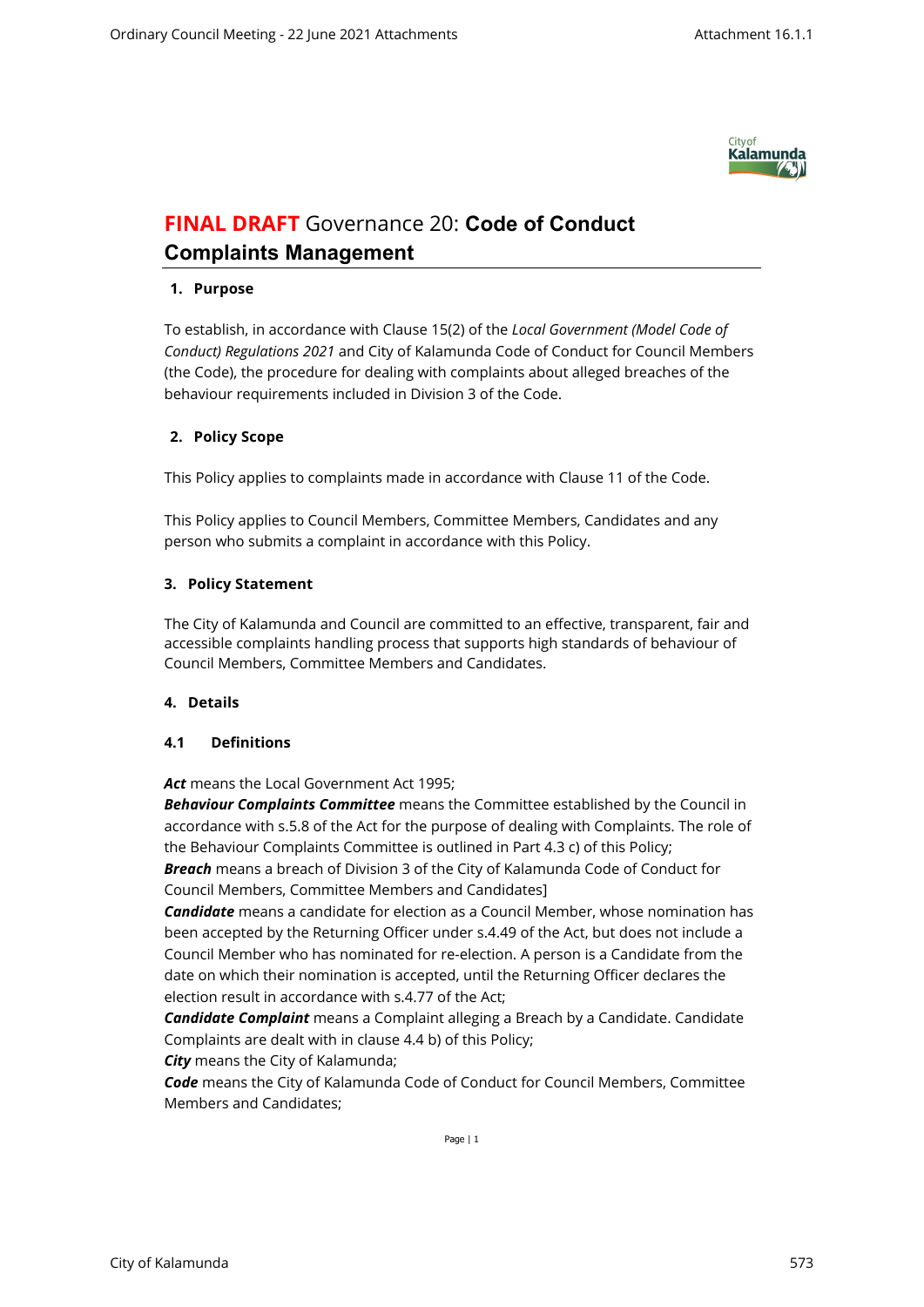

*Committee* means a committee of Council, established in accordance with s.5.8 of the Act;

*Committee Member* means a Council Member, employee of the <> or other person who has been appointed by the Council to be a member of a Committee, in accordance with s.5.10(1) of the Act. A person is a Committee Member from the date on which they are appointed, until their appointment expires or is terminated by Council resolution; *Complaint* means a complaint submitted under Clause 11 of the Code of Conduct; *Complainant* means a person who has submitted a Complaint in accordance with this Policy;

*Complaint Assessor* means a person appointed by the Complaints Officer in accordance with clauses 4.3 b) and 4.4 h) of this Policy;

*Complaint Documents* means the Complaint Form and any supporting information, evidence, or attachments provided by the Complainant;

*Complaint Form* means the form approved under clause 11(2)(a) of the Code of Conduct [by Council resolution or by the CEO exercising delegated authority]; *Complaints Officer* means a person authorised in writing [by Council resolution or by the CEO exercising delegated authority] under clause 11(3) of the Code of Conduct to receive complaints and withdrawals of complaints. The role of the Complaints Officer is addressed in clause 4.3 a)of this Policy;

*Council* means the Council of the City;

*Council or Committee Meeting* means a formal meeting of the Council or a Committee that is called and convened in accordance with the Act. It does not include informal meetings, such as workshops or briefings;

*Council Member* means a person who is currently serving a term of office as an elected member of the Council in accordance with the Act;

*Finding* means a finding made in accordance with clause 12(1) of the Code of Conduct as to whether the alleged Breach has or has not occurred;

*Plan* means a Plan that may be prepared and implemented under clause 12(4)(b) of the Code of Conduct, to address the behaviour of the person to whom the complaint relates (the Respondent), if a Finding has been made that a Breach has occurred; *Response Documents* means the response provided by the Respondent to the

Complaint, and includes any supporting information or evidence that is supplied.

## **4.2 Principles**

## **a) Procedural fairness**

The principles of procedural fairness, or natural justice, will apply when dealing with a Complaint under this Policy. In particular:

- (i) the Respondent will be afforded a reasonable opportunity to be heard before any findings are made, or a plan implemented;
- (ii) the decision maker should be objective and impartial, with an absence of bias or the perception of bias; and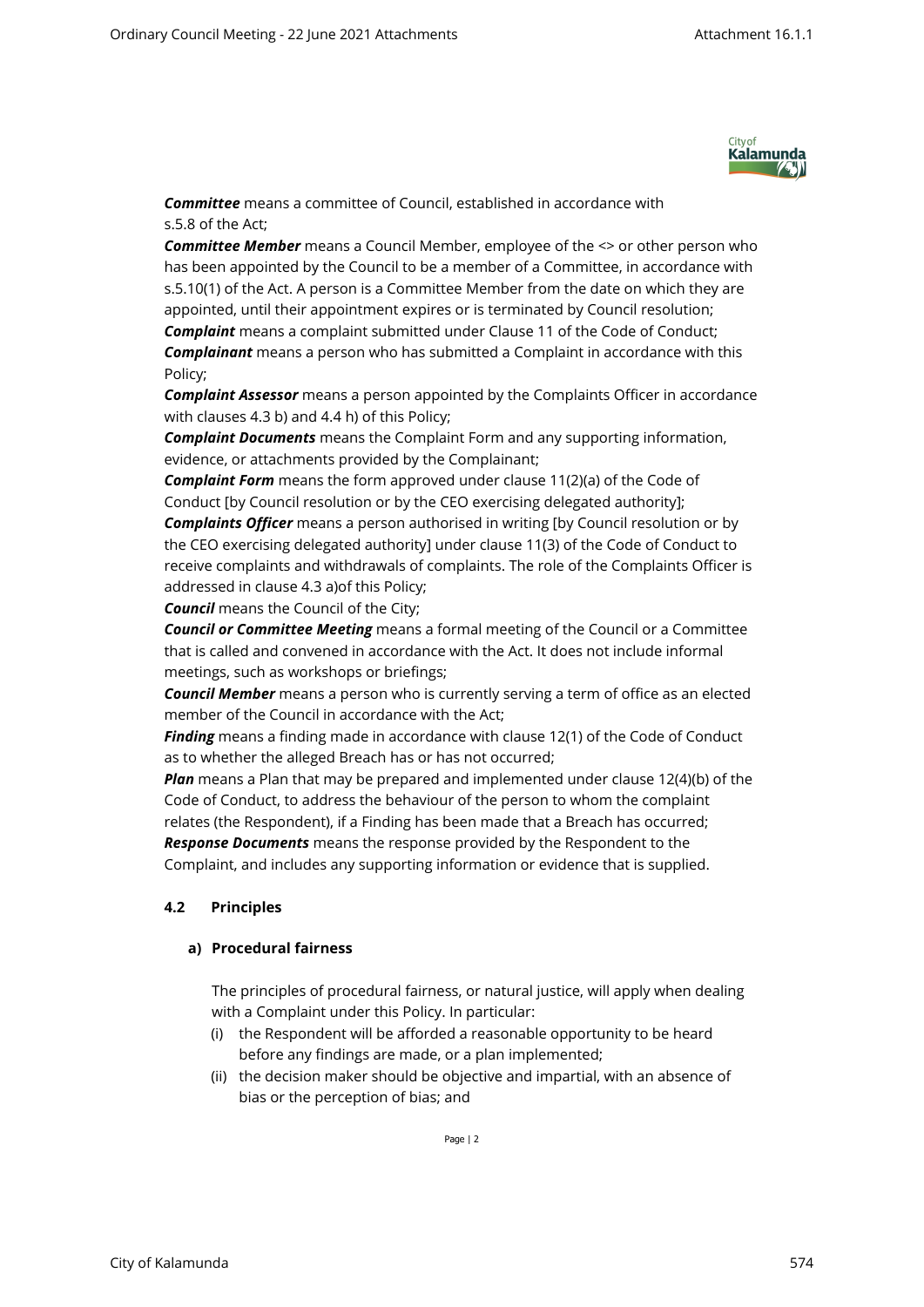

(iii) any findings made will be based on proper and genuine consideration of the evidence.

#### **b) Consistency**

The application of this Policy should lead to consistency in process and outcomes. While each Complainant and Respondent will be dealt with according to their circumstances, and each Complaint considered and determined on its merits, similar circumstances will result in similar decisions.

#### **c) Confidentiality**

The City will take all reasonable steps to maintain confidentiality when dealing with the Complaint, in order to protect both the Complainant and Respondent.

Council Members, Local Government employees and contractors who have a role in handling a specific complaint will be provided with sufficient information to fulfil their role. They must manage this information securely, and must not disclose or inappropriately use this information.

Complainants will be advised of the level of confidentiality they can expect, and that breaches of confidentiality on their part may prejudice the progress of their Complaint.

#### **d) Accessibility**

The City will ensure that information on how to make a complaint, including this Policy, is available at the City's Administration Building and on the City's website. The City will make information available in alternative formats if requested.

Any person wishing to make a complaint may contact the Complaints Officer if they require assistance in completing the complaint form or otherwise navigating the complaints process.

#### **4.3 Roles**

#### **a) Complaints Officer**

The Complaints Officer is authorised in accordance with clause 11(3) of the Code of Conduct to accept complaints and withdrawal of complaints.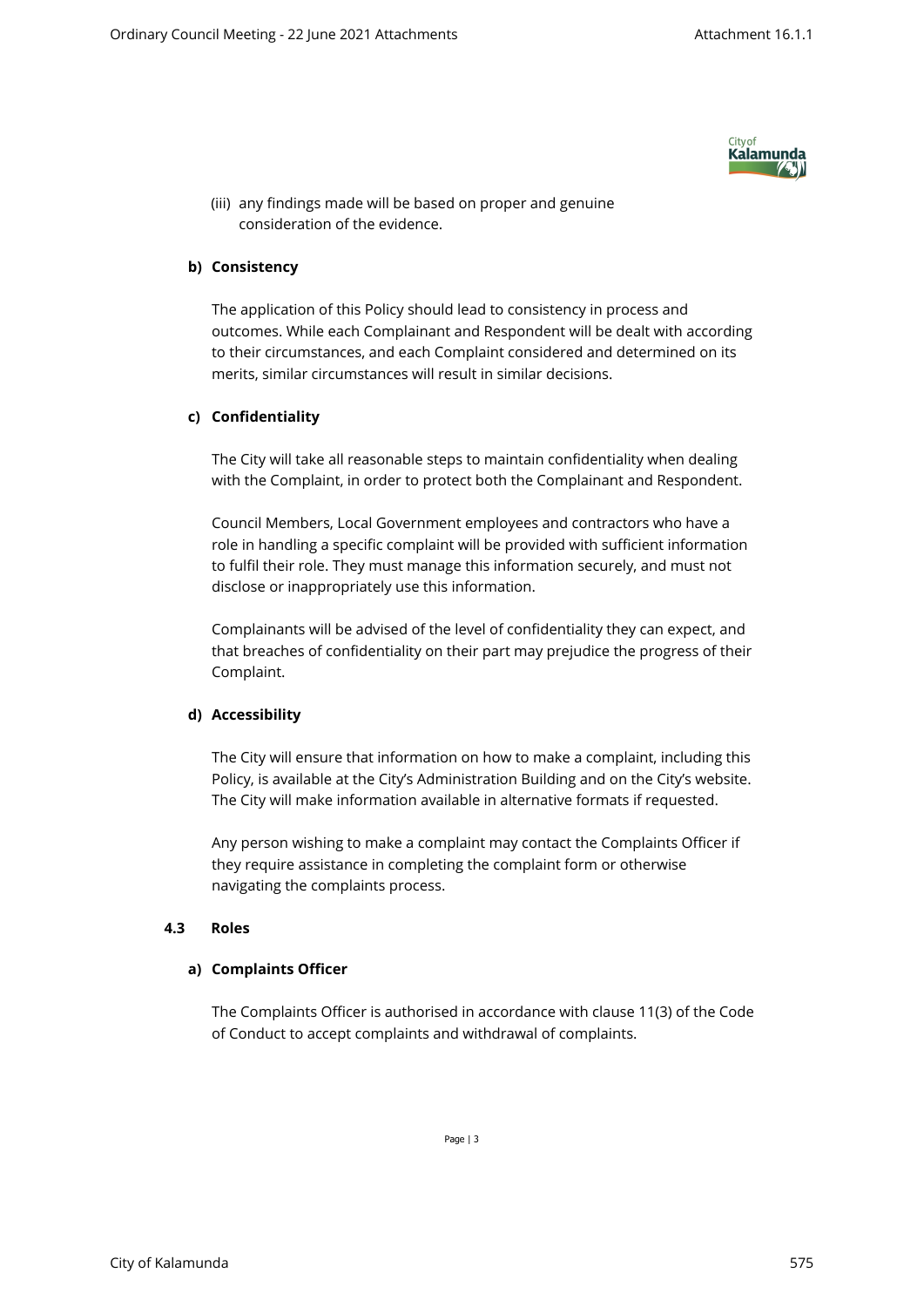

The Complaints Officer is not an advocate for the complainant or the respondent. The Behaviour Complaints Officer provides procedural information and assistance to both Complainant and Respondent.

The Complaints Officer will liaise with and provide administrative support to a Complaint Assessor appointed under this Policy.

The Complaints Officer will liaise with the Local Government to facilitate the calling and convening of Council or Behaviour Complaints Committee meetings if required.

In undertaking their functions, the Complaints Officer will apply the Principles of this Policy.

## **b) Complaint Assessor**

The Complaint Assessor is appointed by the Complaints Officer in accordance with clause 4.4 h) of this Policy.

The Complaint Assessor is an impartial third party who will undertake the functions specified in this Policy. In undertaking their functions, the Complaint Assessor will apply the Principles of this Policy.

The Complaint Assessor will liaise with the Complaints Officer to manage the administrative requirements of dealing with the Complaint in accordance with this Policy.

#### **c) Behaviour Complaints Committee**

The Behaviour Complaints Committee is a Committee of Council established in accordance with s.5.8 of the Act for the purpose of dealing with Complaints.

The Behaviour Complaints Committee is a Committee of Council Members only.

The Committee will have a membership of four (4) comprising:

- a) The Mayor
- b) Three (3) councillors, one (1) from each of the other Wards.

All other councillors would be appointed as Deputy Members to cover situations where an appointed member is the subject of a complaint.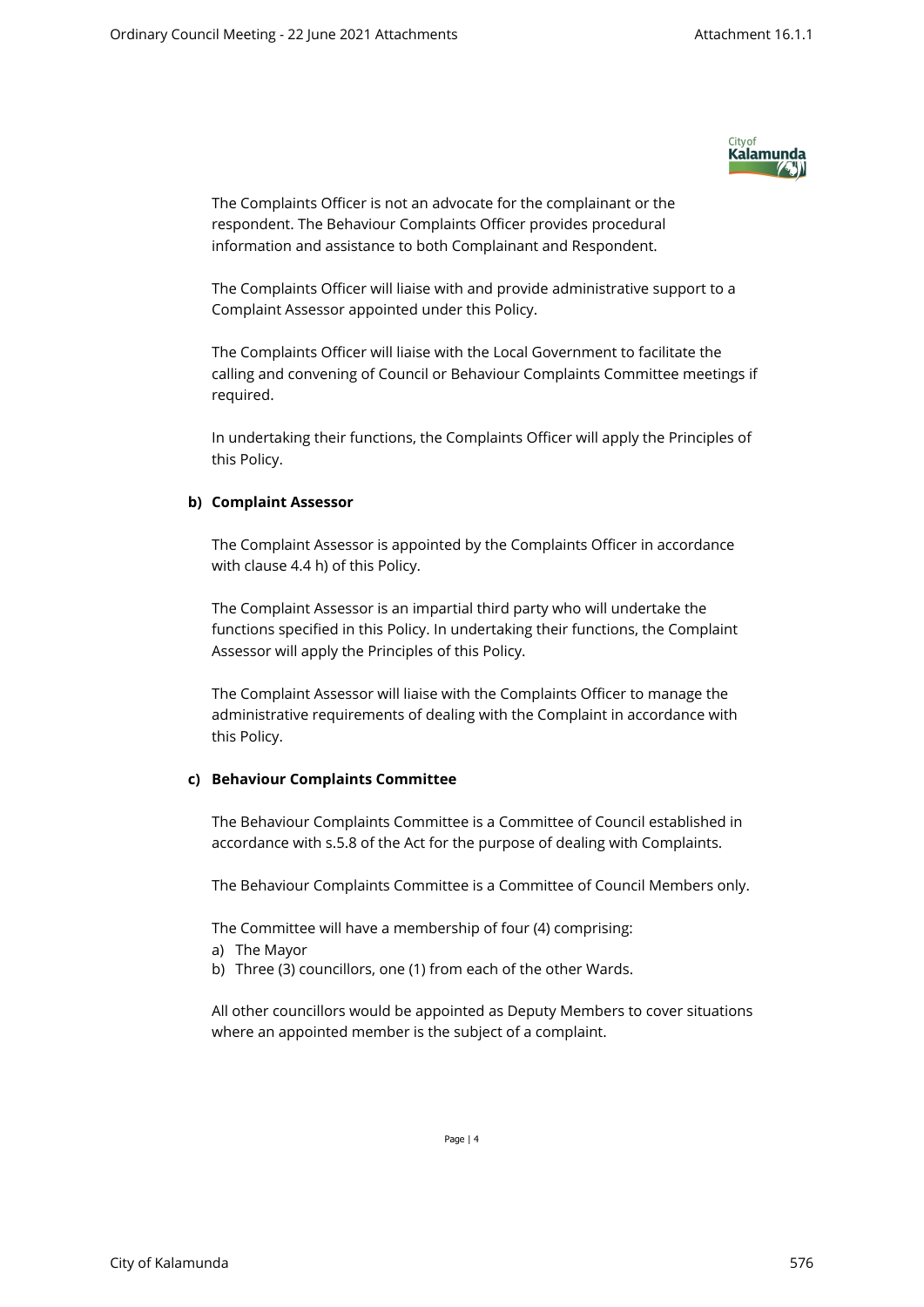

The functions of the Committee are to:

- a) undertake an initial assessment of complaints and determination of a process;
- b) where necessary, approval of an appropriate Complaints Assessor;
- c) consideration of the outcome of Complaints Assessor Report and Recommendation to Council of appropriate sanction;
- d) oversight of the implementation of any sanction;
- e) advise Council of any refusal by a complainant to comply with a Council imposed sanction.

#### **4.4 Procedure**

#### **a) Making a complaint**

Any person may make a Complaint alleging that a Council Member, Committee Member or Candidate has behaved in a way that constitutes a breach of Division 3 of the Code of Conduct [clause 11(1) of the Code].

A Complaint must be made within one (1) month after the alleged Breach [clause 11(2)(c) of the Code].

A Complaint must be made by completing the Behaviour Complaint Form in full and providing the completed forms to the Complaints Officer.

A Complaint must be made in accordance with the Behaviour Complaint Form and specify which requirement(s) of the Code is alleged to have been breached.

A Complaint is required to include the name and contact details of the Complainant therefore anonymous complaints cannot be accepted.

Where a Complaint Form omits required details, the Complaints Officer will invite the Complainant to provide this information in order for the Complaint to be progressed.

Where a Complaint is made more than 1 month after the alleged breach, the Complaints Officer will give the Complainant written notice that the Complaint cannot be made [clause 11(2)(c) of the Code].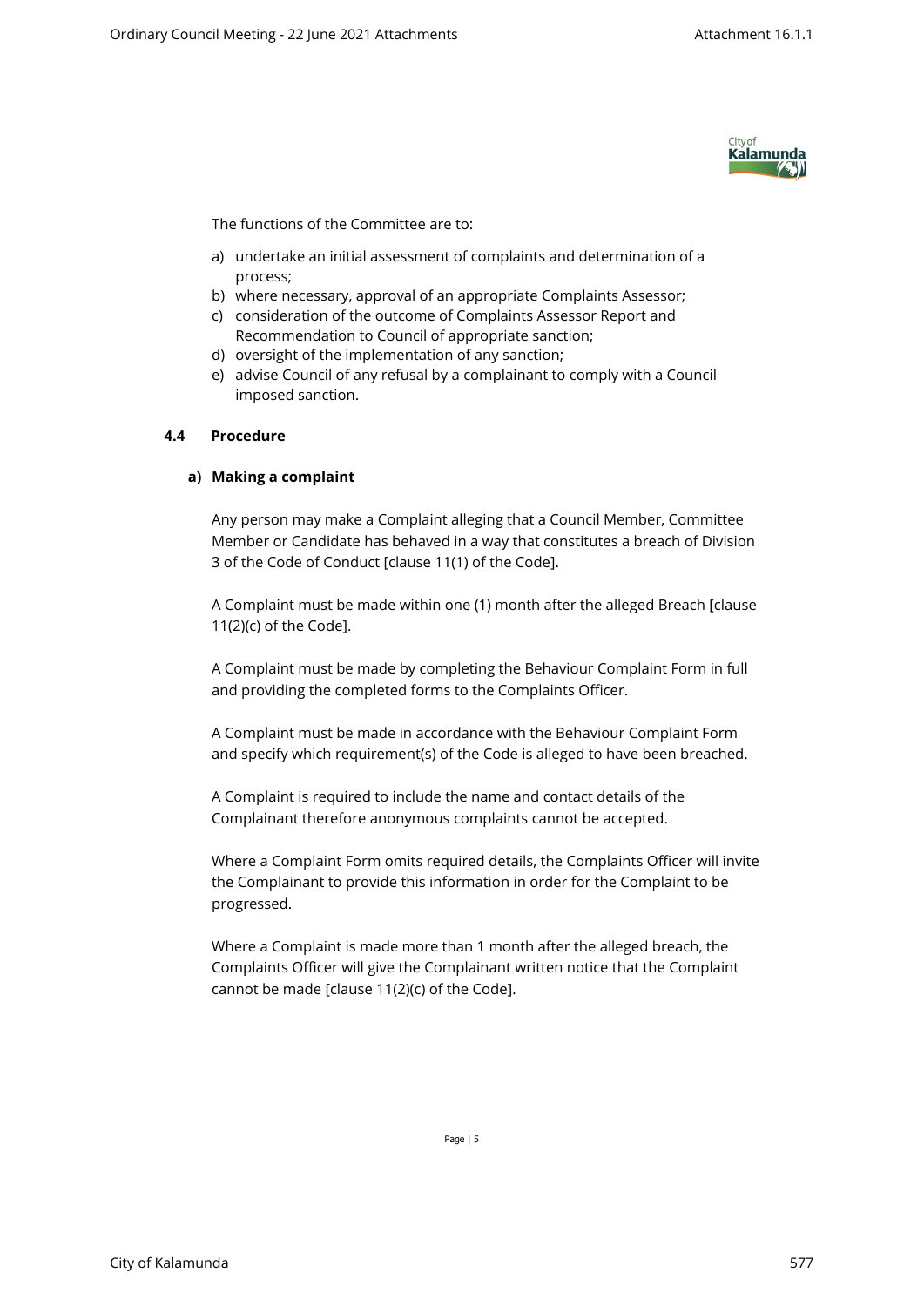

# **b) Candidate Complaints**

A Complaint in relation to a Candidate must be made in accordance with 4.4 a), above, but cannot be dealt with unless the Candidate is subsequently declared elected as a Council Member.

Within 7 days after receiving a Candidate Complaint, the Complaints Officer will provide written notice:

- (i) to the Complainant confirming receipt, and advising of the procedure for candidate complaints; and
- (ii) to the Respondent, including a summary of the complaint, and advising of the procedure for candidate complaints.

No action will be taken until the results of the election are declared by the Returning Officer. If the respondent is elected, then the complaint will be dealt with in accordance with this Policy. Timeframes that would otherwise commence on the receipt of a Complaint will be taken to commence on the election date.

If the Respondent is not elected, the Complaints Officer will provide the Complainant with notice that the Respondent has not been elected and that the Complaint cannot be dealt with [clause 15(1) of the Code]

## **c) Withdrawing a Complaint**

A Complainant may withdraw their Complaint at any time before a Finding has been made in relation to the Complaint [clause 14 of the Code].

A Complainant may withdraw a Complaint by advising the Complaints Officer in writing that they wish to do so.

After receiving a written withdrawal of the Complaint, the Complaints Officer will take all necessary steps to terminate the process commenced under this Policy.

## **d) Notice to Complainant**

Within 7 days after receiving a Complaint, the Complaints Officer will provide written notice to the Complainant that:

- (i) confirms receipt of the Complaint;
- (ii) outlines the process that will be followed and possible outcomes;
- (iii) explains the application of confidentiality to the complaint;
- (iv) includes a copy of this Policy; and
- (v) if necessary, seeks clarifications or additional information.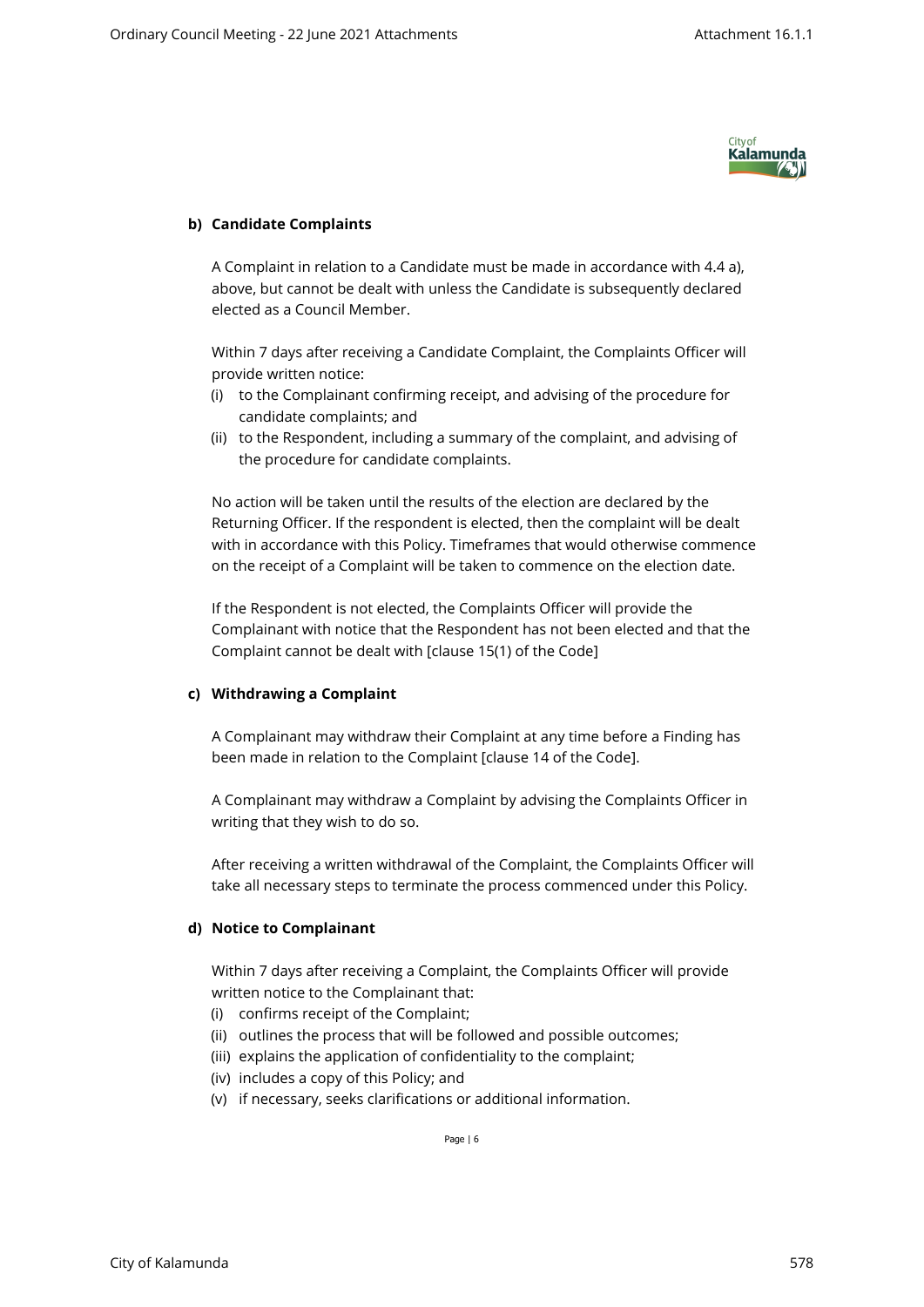

If the Complaint Form indicates that the Complainant agrees to participate in Alternative Dispute Resolution, the Complaints Officer will advise the Complainant of the process in accordance with clause 4.4 f) of this Policy.

#### **e) Notice to Respondent**

Within 14 days after receiving a Complaint, the Complaints Officer will provide written notice to the Respondent that:

- (i) advises that a Complaint has been made in accordance with the Code and this Policy;
- (ii) includes a copy of the Complaint Documents;
- (iii) outlines the process that will be followed, the opportunities that will be afforded to the Respondent to be heard and the possible outcomes;
- (iv) includes a copy of this Policy; and
- (v) if applicable, advises that further information has been requested from the Complainant and will be provided in due course.

If the Complainant has agreed to participate in Alternative Dispute Resolution, the Complaints Officer will ask the Respondent if they are also willing to participate in accordance with clause 4.4 f) of this Policy.

#### **f) Alternative Dispute Resolution**

The City recognises that Alternative Dispute Resolution may support both parties reach a mutually satisfactory outcome that resolves the issues giving rise to the Complaint. Alternative Dispute Resolution requires the consent of both parties to the Complaint and may not be appropriate in all circumstances.

To commence the process, the Complaints Officer will, as the first course of action upon receiving a complaint, offer the Complainant and the Respondent the option of Alternative Dispute Resolution. If both parties agree to participate in Alternative Dispute Resolution, the Complaints Officer will pause the formal process.

The objective of Alternative Dispute Resolution will be to reach an agreed resolution that satisfies the Complainant that the formal process is no longer required, allowing them to withdraw the Complaint, in accordance with clause 4.4 c) of this Policy. For example, an offer by a Respondent to issue a voluntary apology in response to a Complaint, even in the absence of a request from the Complainant, qualifies for consideration as Alternative Dispute Resolution.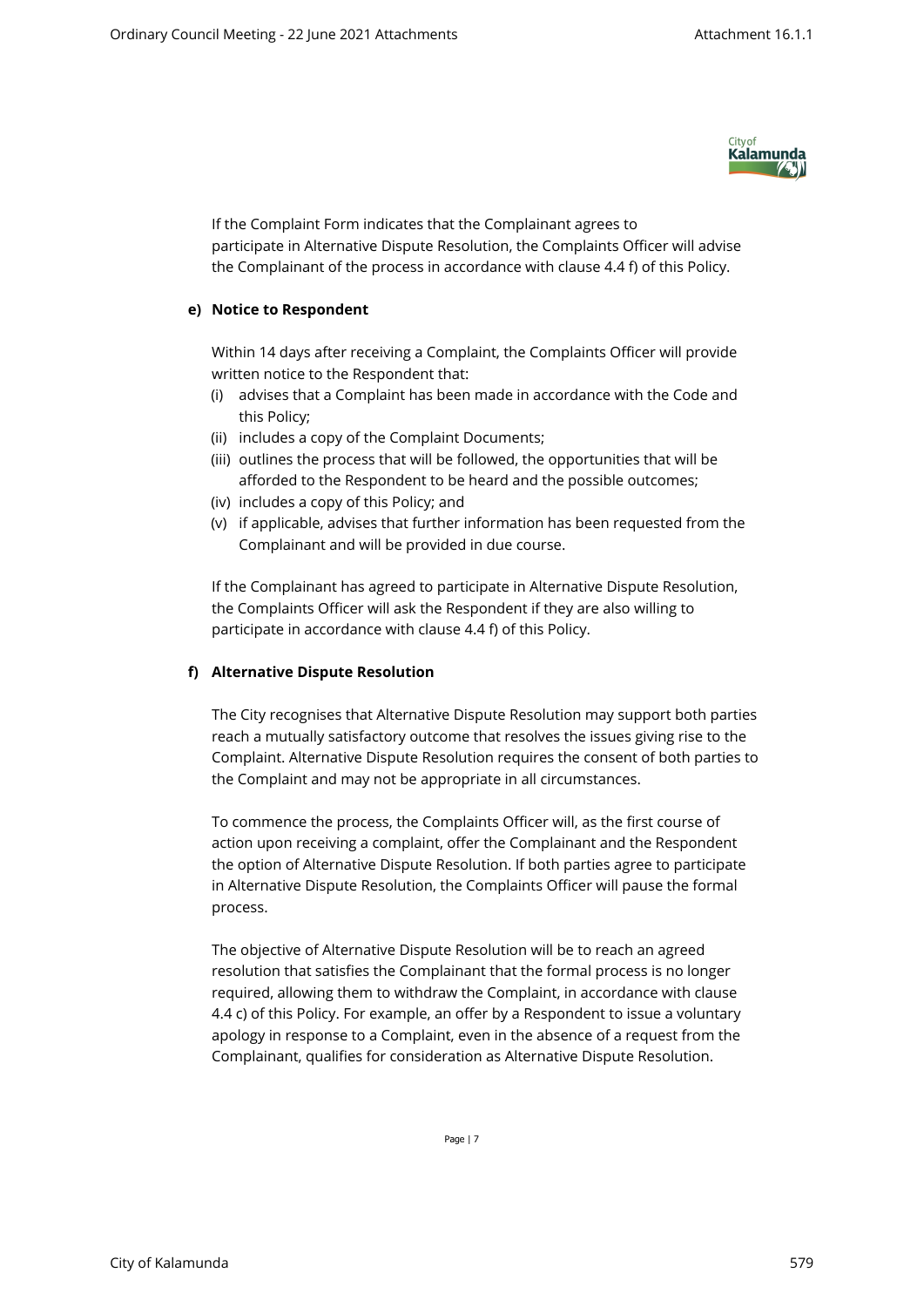

If Alternative Dispute Resolution is commenced, both the Complainant and Respondent may decline to proceed with the process at any time. The process may also be terminated on the advice of a third party who is providing assistance to the Local Government, such as a facilitator or mediator.

If Alternative Dispute Resolution is terminated or does not achieve an agreed outcome that results in the withdrawal of the Complaint, the Complaints Officer will resume the formal process required under this Policy.

## **g) Order of Complaints**

Complaints will normally be dealt with in the order in which they are received.

If more than one Complaint is received that relates to the same alleged behaviour, the Officer may decide to progress those Complaints concurrently.

## **h) Appointment of Complaints Assessor**

If Alternative Dispute Resolution is not commenced, is terminated or does not achieve an agreed outcome resulting in the withdrawal of the Complaint, the Complaints Officer with approval of the Behaviour Complaints Committee, will appoint a suitably qualified and experience Complaint Assessor, in accordance with the City's Purchasing Policy.

The Complaints Officer will endeavour to appoint a Complaint Assessor within a reasonable period. The Complaints Officer will provide written notice of the appointment to the Complainant and the Respondent.

## **i) Search of Local Government Records**

The Complaint Assessor may request the Complaints Officer to search for any relevant records in the City's Record Management System.

In particular, if the behaviour is alleged to have occurred at a Council or Committee Meeting, the Complaints Officer will be requested to identify any Local Government records that provide evidence that may support a decision as to whether:

- (i) the behaviour occurred at a Council or Committee Meeting;
- (ii) the behaviour was dealt with by the person presiding at the meeting, and/or
- (iii) the Respondent has taken remedial action in accordance with the City's Standing Orders Local Law.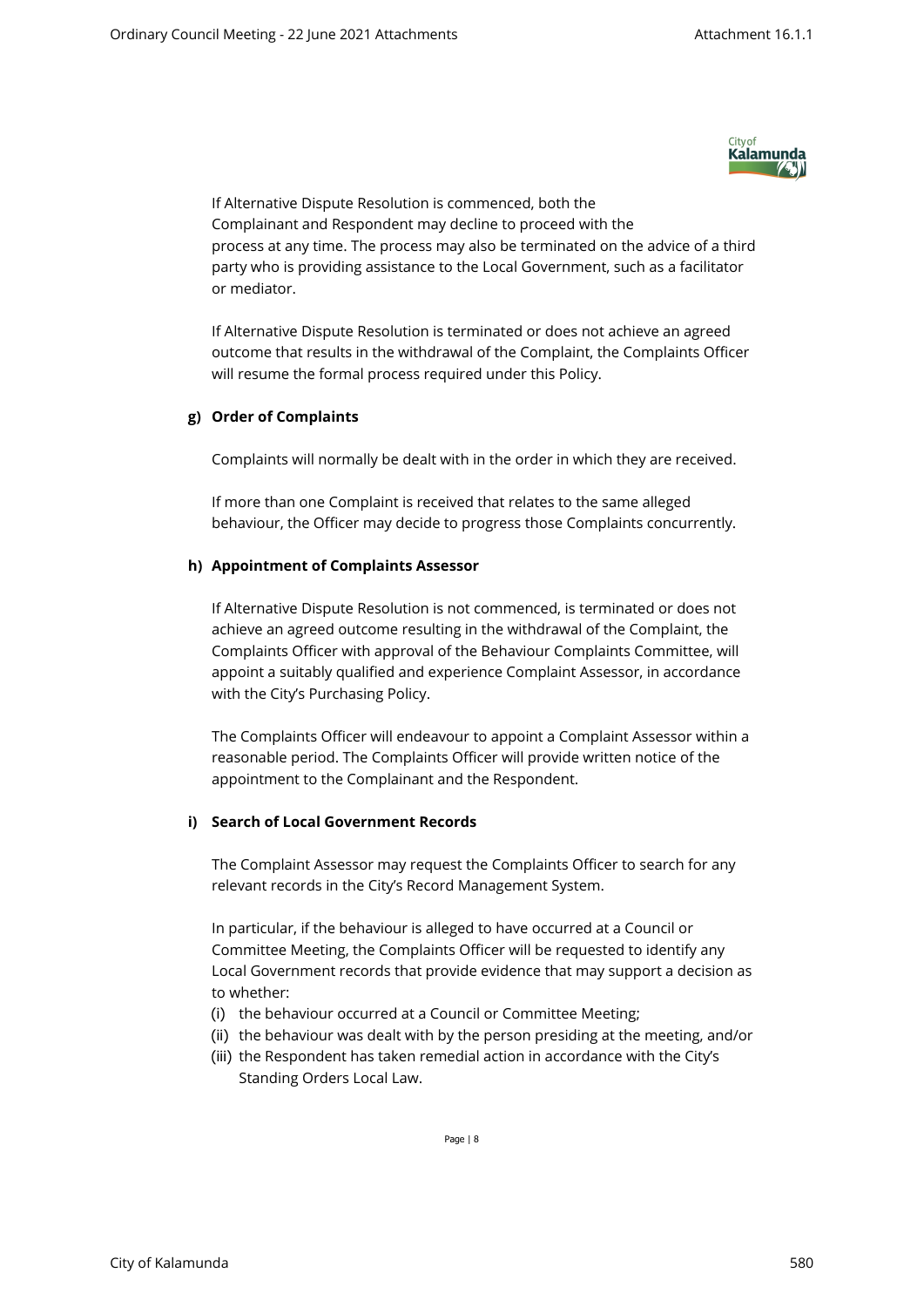

The Complaints Assessor must provide the Respondent with a copy of any records that are identified. In addition, where a clarification or additional information has been sought from the Complainant by either the Complaints Officer or the Complaint Assessor, copies must also be provided to the Respondent.

## **j) Assessment of the Complaint**

The Complaint Assessor will undertake an assessment of the Complaint in accordance with the process outlined in the Notices given under clause 4.4 d) and e) of this Policy.

The Complaint Assessor must ensure that the Respondent is provided with a reasonable opportunity to be heard before forming any opinions, or drafting the Complaint Report or recommendations

# **k) Complaint Report**

The Complaint Assessor will prepare a Complaint Report that will:

- (i) outline the process followed, including how the Respondent was provided with an opportunity to be heard;
- (ii) include the Complaint Documents, the Response Documents and any relevant Local Government Records as attachments; and
- (iii) include recommendations on each decision that may be made by the Complaints Committee; and
- (iv) include reasons for each recommendation, with reference to clause 4.5 of this Policy

If the Complaint Report recommends that a Plan is prepared and implemented in accordance with clause 12(4)(b) of the Code and clause 4.5 d) of this Policy, the Complaint Report must include a Proposed Plan.

The Complaint Assessor will liaise with the Complaints Officer to include the Complaint Report in the Agenda for a meeting of the Complaints Committee. The Complaints Officer will be responsible for preparation of an Officer Report with the Complaint Report provided as a confidential attachment. The recommendations of the Complaint Report will be provided as the Officer Recommendations.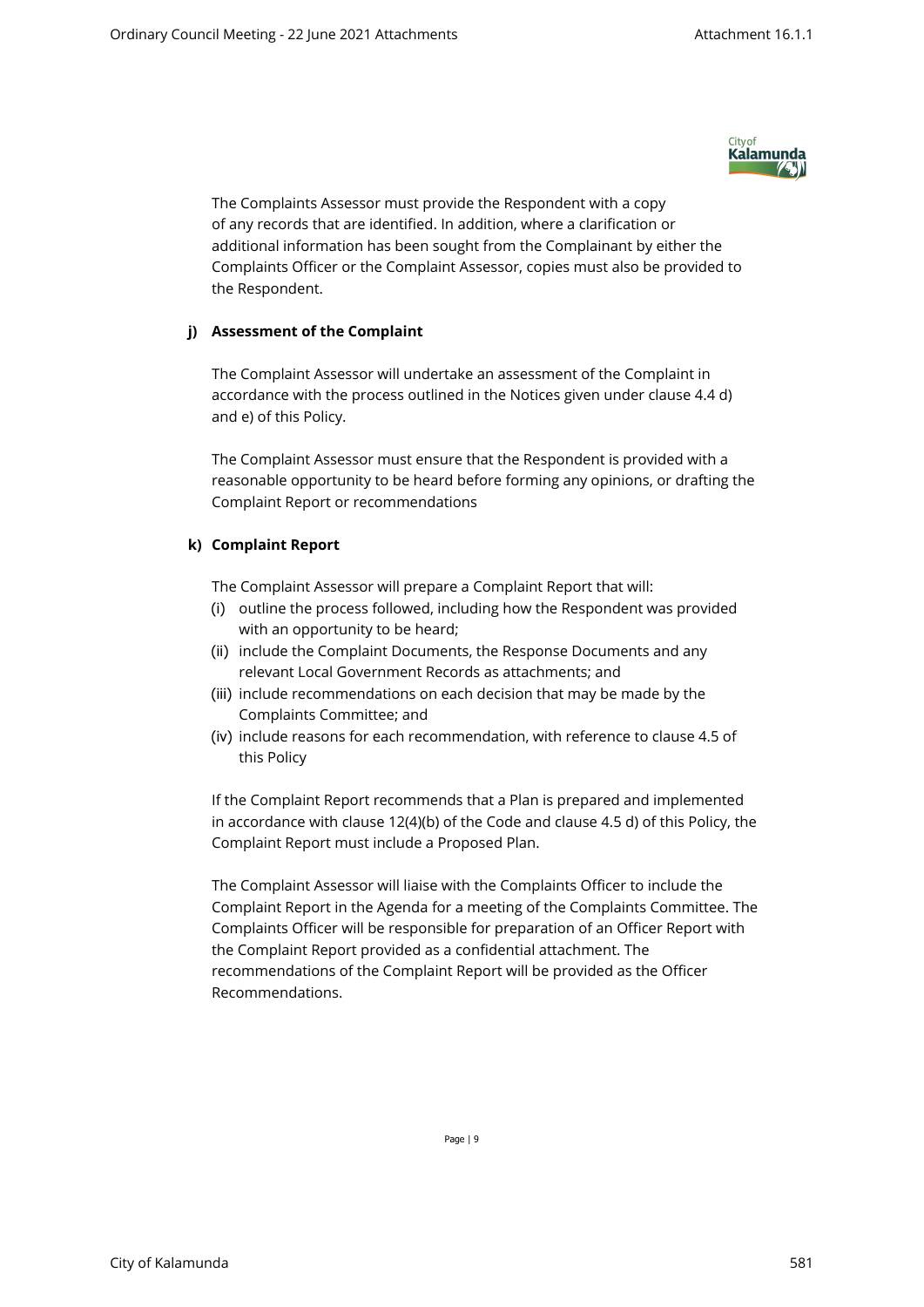

# **l) Complaints Committee Meeting**

The Agenda will be prepared on the basis that the part of the meeting that deals with the Complaint Report will be held behind closed doors in accordance with s.5.23(2) of the Act.

The Behaviour Complaints Committee will consider the Complaint Report and attachments and give due regard to the recommendations.

In accordance with Regulation 11(d)(a) of the *Local Government (Administration) Regulations 1996*, reasons for any decision that is significantly different from the Officer Recommendation must be recorded in the meeting minutes.

If the behaviour that is the subject of the Complaint is alleged to have occurred at a Council or Committee Meeting, the Behaviour Complaints Committee will determine whether or not to recommend that Council dismiss the Complaint in accordance with Clause 13 of the Code and clause 4.5 b) of this Policy.

If the Complaint is not recommended for dismissal, the Behaviour Complaints Committee will consider the Complaint and make a Finding as to whether the alleged Breach that is the subject of the Complaint has or has not occurred, in accordance with clause 12 of the Code and clause 4.5 of this Policy.

If the Behaviour Complaints Committee recommends that Council finds that the alleged Breach **did not** occur, the Complaints Officer must give the Complainant and the Respondent written notice of the Finding and the reasons for the Finding in accordance with clause 12(7)(a) of the Code. This concludes the process for this Complaint.

If the Behaviour Complaints Committee recommends that Council finds that the alleged breach **did** occur, the Committee will also recommend whether to take no further action in accordance with clause 12(4)(a) of the Code or prepare a plan to address the behaviour in accordance with clause 12(4)(b) of the Code and clause 4.5 d) of this Policy.

If the Behaviour Complaints Committee recommends Council to take no further action, the Complaints Officer must give the Complainant and the Respondent written notice of this decision and the reasons for the Finding in accordance with clause 12(7)(a) of the Code. This concludes the process for this Complaint.

If the Behaviour Complaints Committee decides to prepare a Plan, the Committee will first consult with the Respondent in accordance with clause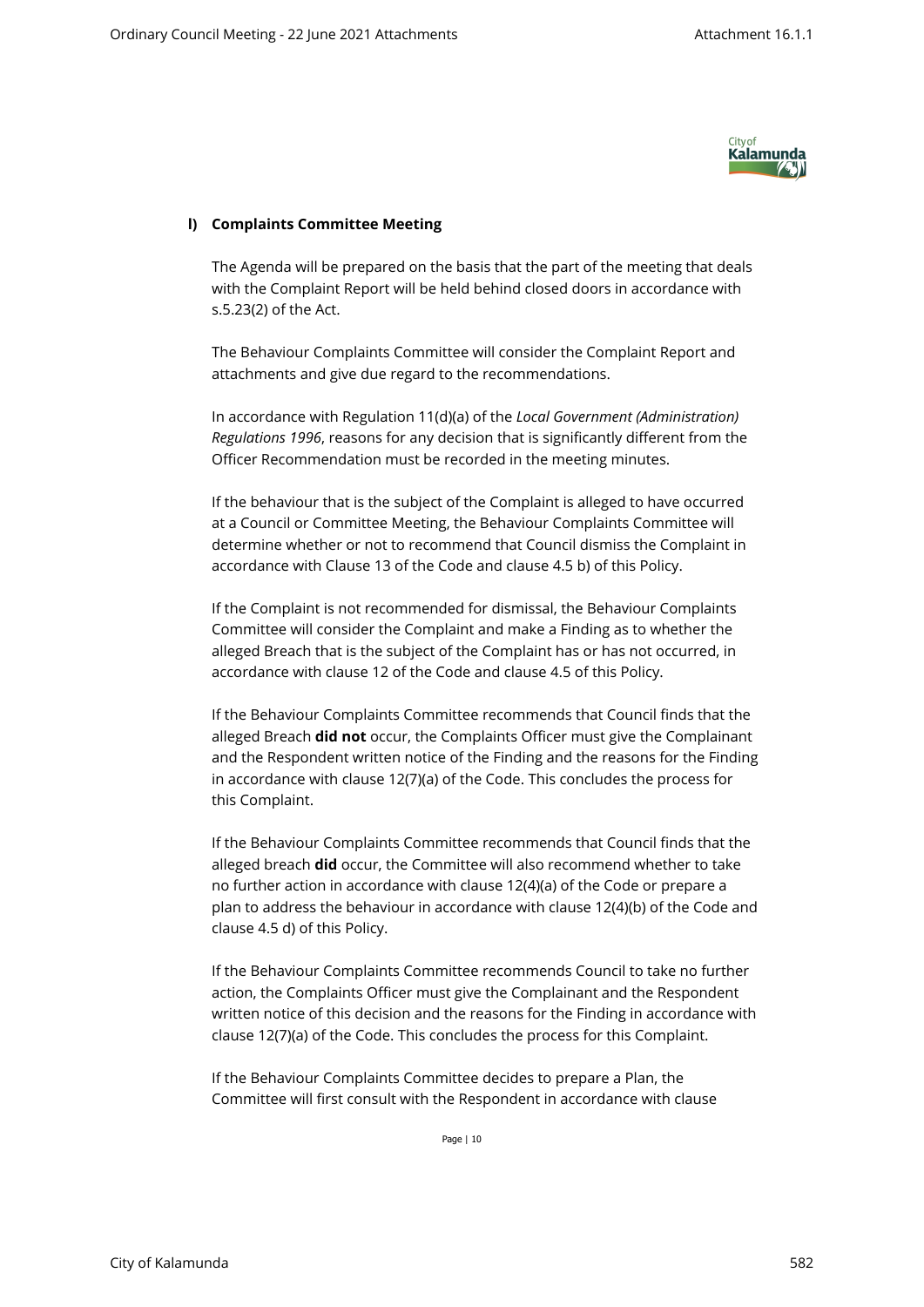

12(5)\* of the Code. The Behaviour Complaints Committee will consider any submissions made by the Respondent before preparing and recommending to Council the implementation of the Plan.

#### **m) Compliance with Plan Requirement**

The Complaints Officer will monitor the actions in timeframes set out in a Plan.

Failure to comply with a requirement included in a Plan is a minor breach under section 5.105(1) of the Act and clause 23 of the Code.

The Complaints Officer must provide a report advising Council of any failure to comply with a requirement included in a Plan.

#### **4.5 Decision Making**

#### **a) Objective and Principles**

All decisions made under this Policy will reflect the Policy Objectives and the Principles included in clause 4.2 of this Policy.

#### **b) Dismissal**

The Behaviour Complaints Committee must dismiss a Complaint in accordance with clause 13(1)(a) and (b) of the Code if it is satisfied that -

- (i) the behaviour to which the Complaint relates occurred at a Council or Committee Meeting; and
- (ii) either
	- (1) the behaviour was dealt with by the person presiding at the meeting; or
	- (2) the Respondent has taken remedial action in accordance with the City's Standing Orders Local Law.

## **c) Finding**

A Finding that the alleged breach has occurred must be based on evidence from which it may be concluded that it is more likely that the breach occurred than that it did not occur [clause 12(3) of the Code].

This may involve first considering whether the behaviour occurred, on the balance of probabilities, and then whether that behaviour constituted a breach of a requirement of Division 3 of the Code.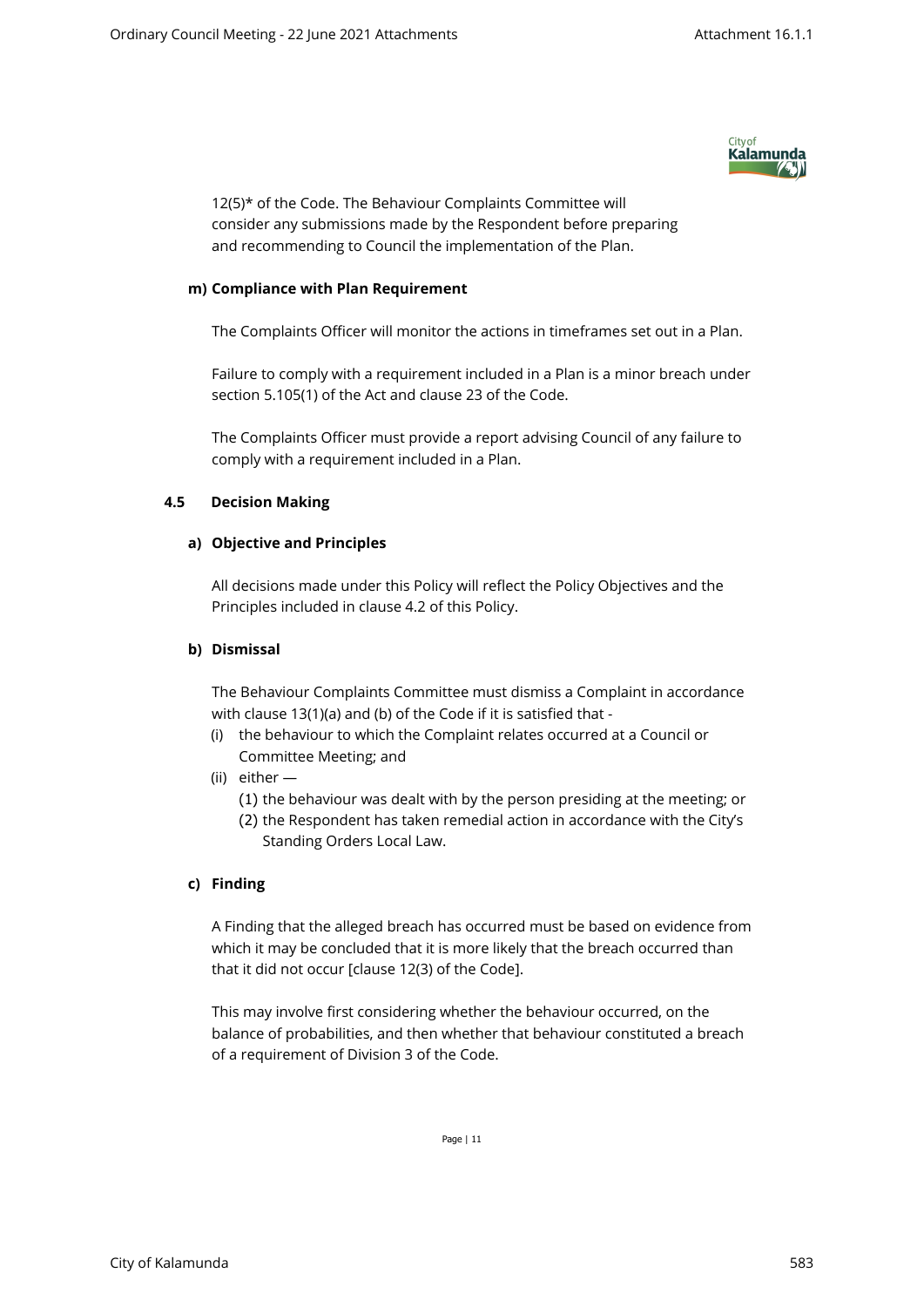

# **d) Action**

In deciding whether to take no further action, or prepare and implement a Plan, the Complaints Committee may consider:

- (i) the nature and seriousness of the breach(es);
- (ii) the Respondent's submission in relation to the contravention;
- (iii) whether the Respondent has breached the Code knowingly or carelessly;
- (iv) whether the Respondent has breached the Code on previous occasions;
- (v) likelihood or not of the Respondent committing further breaches of the Code;
- (vi) personal circumstances at the time of conduct;
- (vii) need to protect the public through general deterrence and maintain public confidence in Local Government; and
- (viii) any other matters which may be regarded as contributing to or the conduct or mitigating its seriousness.

#### **e) Plan Requirements**

The Proposed Plan may include requirements for the Respondent to do one (1) or more of the following:

- (i) engage in mediation;
- (ii) undertake counselling;
- (iii) undertake training;
- (iv) take other action the Complaints Committee considers appropriate (e.g. an apology).

The Proposed Plan should be designed to provide the Respondent with the opportunity and support to demonstrate the professional and ethical behaviour expected of elected representatives expressed in the Code.

The Proposed Plan may also outline:

- (i) the actions to be taken to address the behaviour(s);
- (ii) who is responsible for the actions;
- (iii) any assistance the Local Government will provide to assist achieve the intent of the Plan; and
- (iv) a reasonable timeframe for the Plan action(s) to be addressed by the Respondent.

| Status                   |  |
|--------------------------|--|
| Related Local Law        |  |
| Related Council Policies |  |